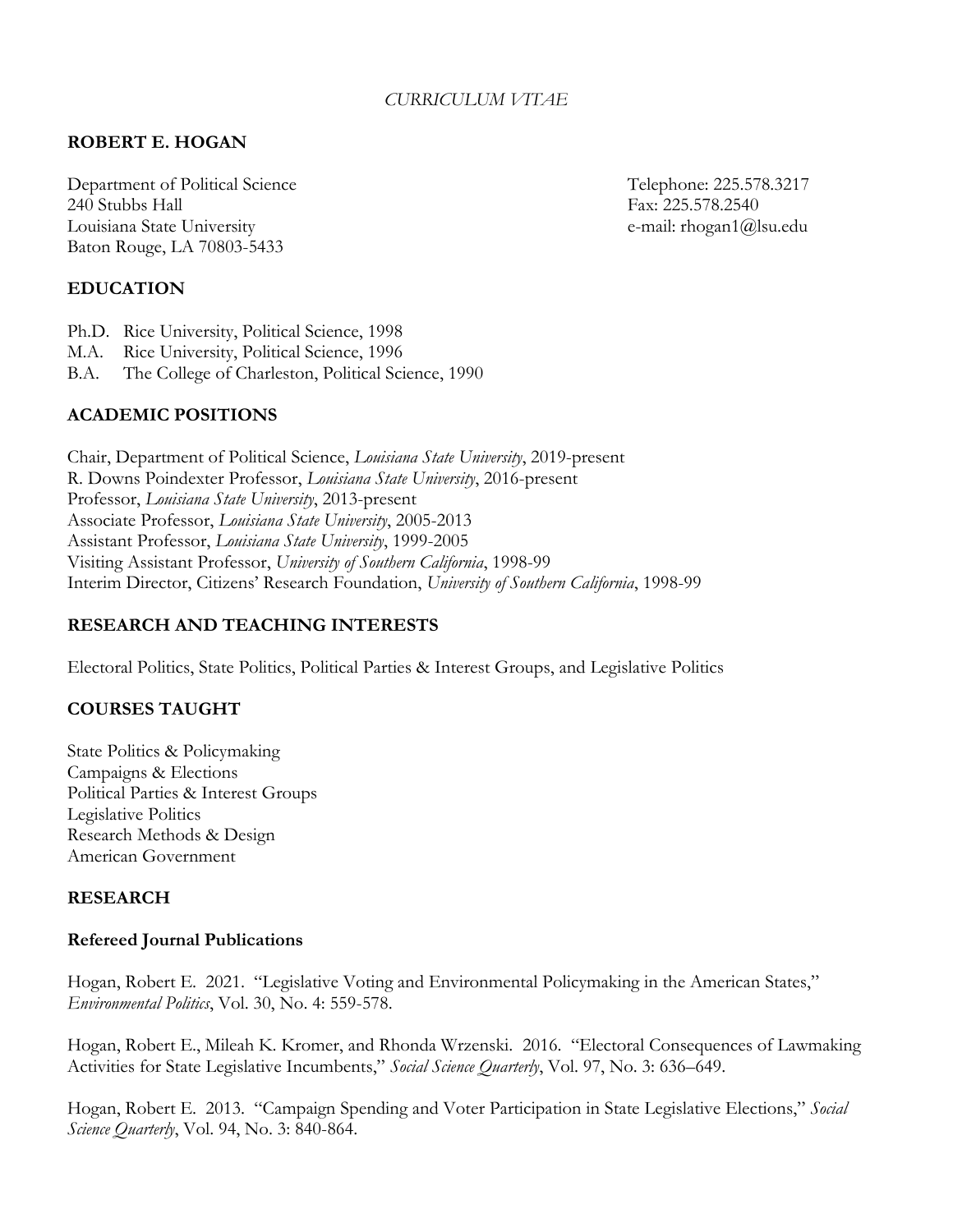Hogan, Robert E. 2010. "Candidate Gender and Voter Support in State Legislative Elections," *Journal of Women, Politics, and Policy*, Vol. 31, No. 1: 44-66.

Hogan, Robert E. 2008. "Sex and the Statehouse: The Effects of Gender on Legislative Roll Call Voting." *Social Science Quarterly* 89(4): 955-68.

Hamm, Keith E., and Robert E. Hogan. 2008. "Campaign Finance Laws and Candidacy Decisions in State Legislative Elections," *Political Research Quarterly* 61(3): 458-467.

Hogan, Robert E. 2008. "Policy Responsiveness and Incumbent Reelection in State Legislatures," *American Journal of Political Science* 52(4): 858-73.

Hogan, Robert E. 2007. "The Effects of Candidate Gender on Campaign Spending in State Legislative Elections," *Social Science Quarterly*, Vol. 88, No. 5, December: 1092-1105.

Hogan, Robert E. 2005. "Gubernatorial Coattail Effects in State Legislative Elections," *Political Research Quarterly*. Vol. 58, No. 4, December: 587-97.

Hogan, Robert E. 2005. "State Campaign Finance Laws and Interest Group Electioneering Activities" *Journal of Politics*, Vol. 67, No. 3, August: 887-906.

Thies, Cameron G., and Robert E. Hogan. 2005. "The State of Undergraduate Research Methods Training in Political Science," *PS: Political Science and Politics*, Vol. 38, No. 2, April: 293-297.

Hogan, Robert E. 2004. "Challenger Emergence, Incumbent Success and Electoral Accountability in State Legislative Elections" *Journal of Politics*, Vol. 66, No. 4 (November): 1309-1329.

Hogan, Robert E. 2003. "Institutional and District-Level Sources of Competition in State Legislative Elections" *Social Science Quarterly*, Vol. 84, No. 3 (September): 543-560.

Hogan, Robert E. 2003. "Sources of Primary Competition in State Legislative Elections" *Legislative Studies Quarterly*, Vol. 28, No. 1 (February): 103-126.

Hogan, Robert E. 2003. "The Effects of Primary Divisiveness on General Election Outcomes in State Legislative Elections" *American Politics Research*, Vol. 31, No. 1 (January): 27-47.

Hogan, Robert E. 2003. "Louisiana: Two-Party Growth and Increasing Party Polarization" *American Review of Politics*, Vol. 24, (Spring): 53-68.

Hogan, Robert E. 2002. "Candidate Perceptions of Political Party Campaign Activity in State Legislative Elections" *State Politics and Policy Quarterly*, Vol. 2, No. 1 (Spring): pp. 66-85.

Hogan, Robert E. 2001. "Campaign War Chests and Challenger Emergence in State Legislative Elections" *Political Research Quarterly*, Vol. 54, No. 4 (December): pp. 815-830.

Hogan, Robert E. 2001. "The Influence of State and District Conditions on the Representation of Women in State Legislatures" *American Politics Research*, Vol. 29, No. 1 (January): 4-24.

Hogan, Robert E. 2000. "The Costs of Representation in State Legislatures: Explaining Variations in Campaign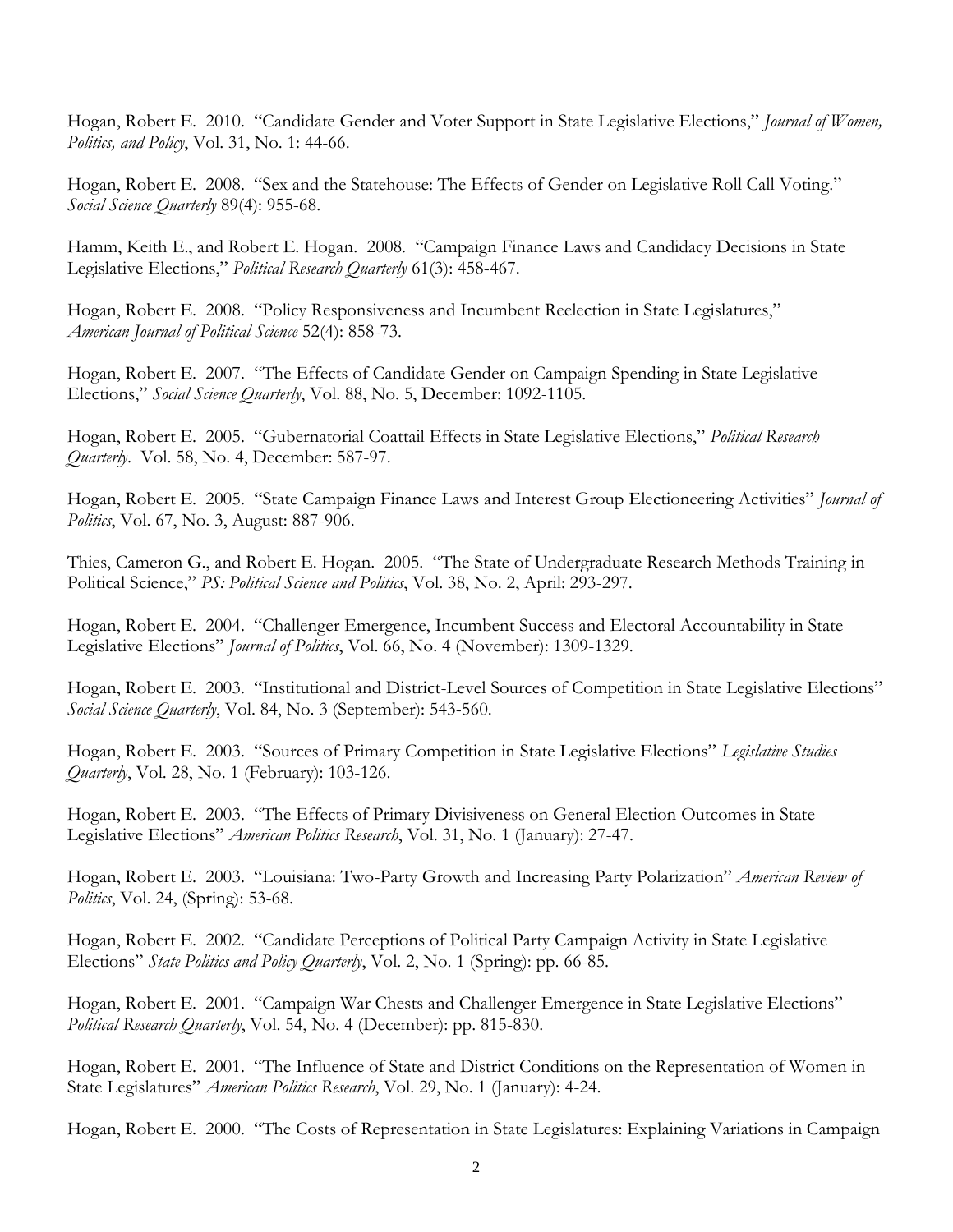Spending" *Social Science Quarterly*, Vol. 81, No. 4 (December): 941-956.

Hogan, Robert E. 1999. "Campaign and Contextual Influences on Voter Participation in State Legislative Elections" *American Politics Quarterly*, Vol. 27, No. 4 (October): 403-433. Hogan, Robert E. 1999. "Campaign Spending in State Legislative Primary Elections" *State and Local Government Review*, Vol. 31, No. 3: (Fall): 214-220.

Hogan, Robert E. 1999. "Self Financing of State Legislative Campaigns" *American Review of Politics*, Vol. 20 (Winter): 329-347.

Hogan, Robert E. 1997. "Voter Contact Techniques in State Legislative Campaigns: The Prevalence of Mass Media Advertising" *Legislative Studies Quarterly*, Vol. 22, No. 4: 551-571.

Hogan, Robert E. 1997. "Expenditure Patterns in State Legislative Campaigns: Where Does the Money Go?" *American Review of Politics*, Vol. 18, Fall: 249-268.

### **Chapters in Edited Volumes**

Hogan, Robert E., and Anna R. Elinkowski. Forthcoming. "Trump Support in This Swamp Runs Deep," in *The 2020 Presidential Election in the South* eds. DuBose Kapeluck and Scott Buchanan, Lexington Books.

Hogan, Robert E. 2018. "Louisiana: Trump Wins Big on the Bayou," in *The Future Ain't What It Used to Be*, eds. Branwell DuBose Kapeluck and Scott E. Buchanan, Fayetteville: The University of Arkansas Press.

Hogan, Robert E., and Joshua D. Hostetter. 2014. "Louisiana Presidential Politics" in *Second Verse, Same as the First: The 2012 Presidential Election in the South* eds. DuBose Kapeluck and Scott Buchanan, University of Arkansas Press.

Hogan, Robert E., and Eunice H. McCarney. 2009. "Louisiana: From Political Bellwether to Republican Stronghold," in *A Paler Shade of Red: The 2008 Presidential Election in the South*, eds. Branwell DuBose Kapeluck, Laurence W. Moreland, and Robert P. Steed, Fayetteville: The University of Arkansas Press.

Hogan, Robert E. 2004. "Party Activists in Election Campaigns," in *Southern Political Party Activists: Patterns of Conflict and Change, 1991-2001*, edited by John A. Clark and Charles S. Prysby, Lexington: University of Kentucky Press.

Hamm, Keith E., and Robert E. Hogan. 2004. "Legislative Lobbying" in *Research Guide to U.S. and International Interest Groups,* edited by Clive S. Thomas, Connecticut: Praeger.

Hogan, Robert E., and Keith E. Hamm. 1998. "Variations in District-Level Campaign Spending in State Legislatures," in *Campaign Finance in State Legislative Elections*, edited by Joel A. Thompson and Gary F. Moncrief, Congressional Quarterly Press.

Hogan, Robert E., and Joel A. Thompson. 1998. "Minorities and Campaign Contributions," in *Campaign Finance in State Legislative Elections*, edited by Joel A. Thompson and Gary F. Moncrief, Congressional Quarterly Press, 1998.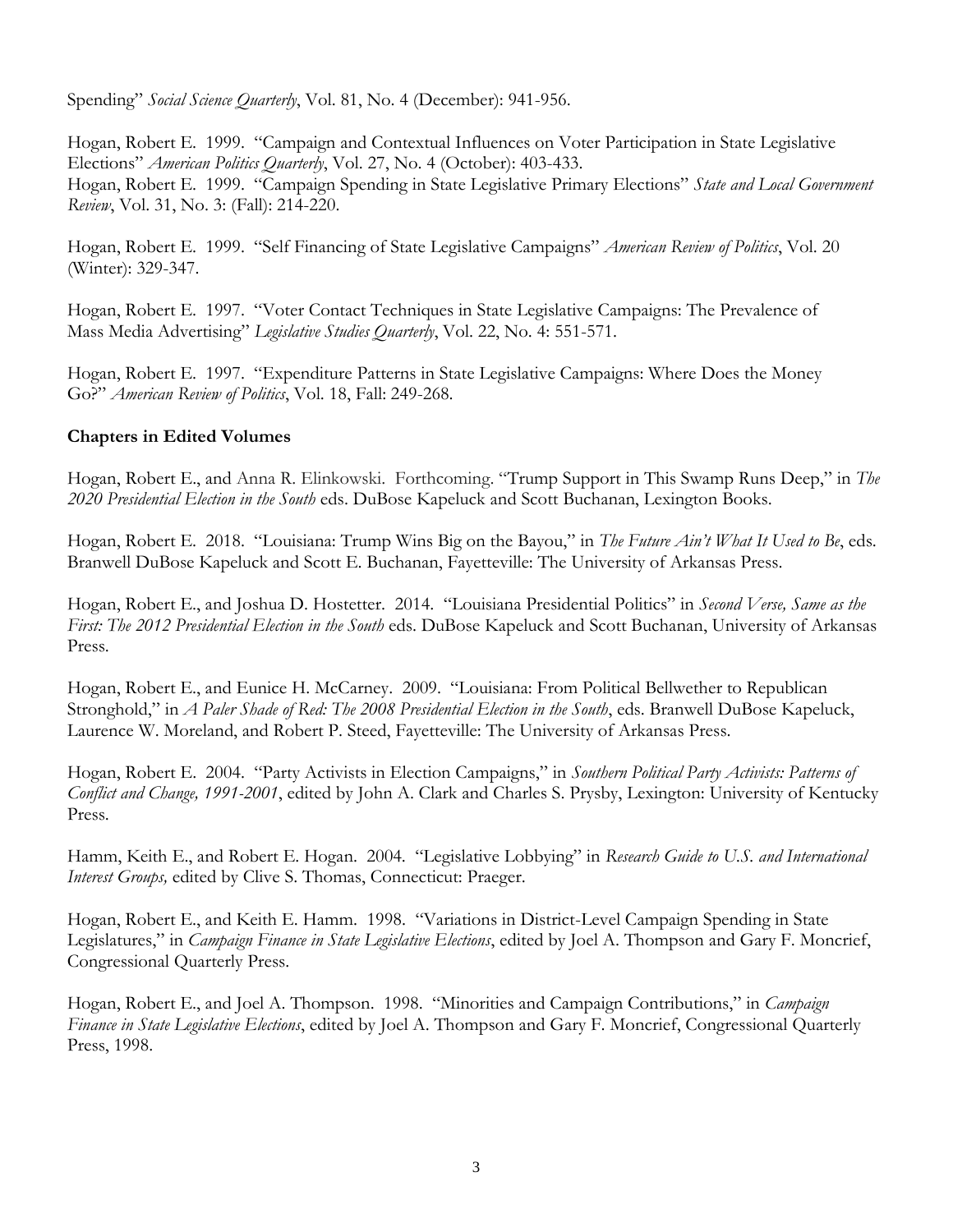### **Book Reviews**

Hogan, Robert E. 2016. Review of *Subsidizing Democracy: How Public Funding Changes Elections and How it Can Work in the Future* (by Michael G. Miller, 2014, Cornell University Press) in *American Review of Public Administration, Forthcoming.*

Hogan, Robert E. 2009. Review of *Democracy in the States: Experiments in Election Reform (eds.* Bruce E. Cain, Todd Donovan, and Caroline J. Tolbert, Washington, D.C.: Brookings Institution Press, 2008) in *American Review of Politics* Volume 30, Spring and Summer, 84-86.

### **Works in Progress**

Hogan, Robert E. "Factors Affecting Styles of Representation in State Legislatures."

Hogan, Robert E. "Legislator Perceptions of Media Coverage."

Hogan, Robert E. "Fundraising and Representation in State Legislatures."

### **Recent Conference Papers**

Hogan, Robert E., and Jordyn M. Weber. 2019. "Women Running for the State Legislature: Factors Affecting Candidate Entry Decisions," Presented at the Annual Meeting of the Midwestern Political Science Association in Chicago, Illinois.

Hogan, Robert E. 2018. "Political Parties and Polarization in State Legislatures" Presented at the Annual Meeting of the Southern Political Science Association, New Orleans, Louisiana.

Hogan, Robert E. 2016. "Legislative Voting and Environmental Policy in the States," Presented at the Annual Meeting of the Midwestern Political Science Association in Chicago, Illinois.

Hogan, Robert E. 2013. "District Conditions and Candidate Campaigns in State Legislative Elections," Presented at the Annual Meeting of the Southern Political Science Association, Orlando, Florida, January 3-5.

Hogan, Robert E. 2012. "Women Running for the State Legislature: Factors Affecting Candidate Entry Decisions," Paper prepared for presentation at the Annual Meeting of the American Political Science Association, New Orleans, LA, September. Paper not delivered due to meeting cancelation.

Hogan, Robert E. 2012. "Factors Conditioning the Representational Activities of State Legislators" Presented at the Annual State Politics and Policy Conference at Rice University, Houston, TX, February 14-16.

Hogan, Robert E. 2011. "Factors Affecting Representation in State Legislatures" Presented at the Annual Meeting of the Western Political Science Association in San Antonio, TX, April 20-24.

Hogan, Robert E., Rhonda Wrzenski and Mileah Kromer. 2009. "Electoral Consequences of Lawmaking Activities in State Legislatures," Presented at the Midwestern Political Science Association Meeting in Chicago, IL.

Hamm, Keith E., and Robert E. Hogan. 2009. "Perspectives of State Legislative Candidates on Connecticut's Implementation of Clean Elections," Presented at the American Political Science Association Meeting in Toronto, ON, Canada.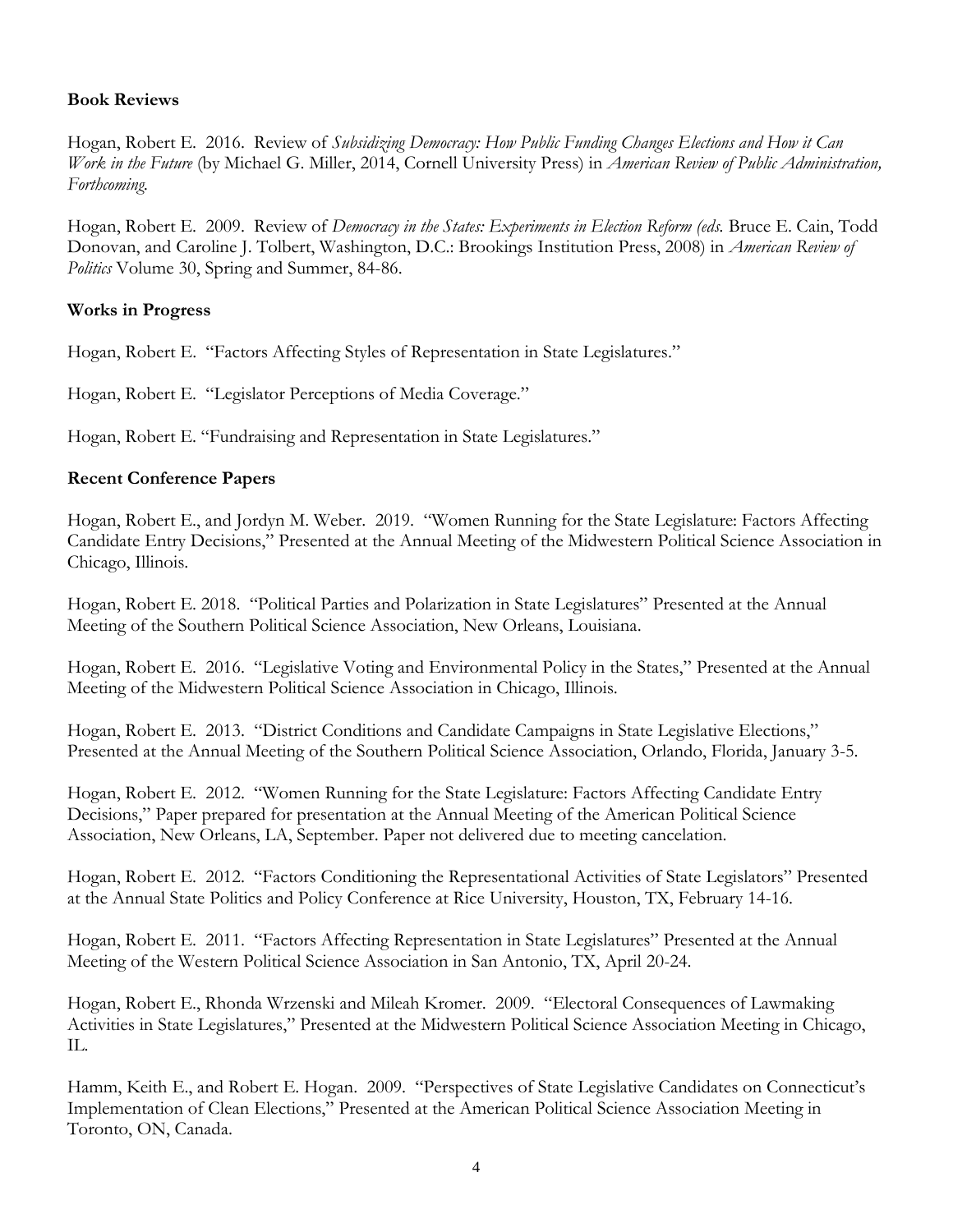Hamm, Keith E., and Robert E. Hogan. 2007. "Candidate Perceptions of Campaign Financing in State Legislative Elections: Preliminary Observations," Paper presented at the Annual Meeting of the American Political Science Association in Chicago Illinois, August 30 - September 2.

Hogan, Robert E., Keith E. Hamm, and Rhonda L. Wrzenski. 2007. "The Effects of Campaign Finance Laws on Interest Group Contribution Strategies in State Elections," Paper presented at the 7<sup>th</sup> Annual Conference on State Politics and Policy in Austin Texas, Feb. 22-24.

Hogan, Robert E. 2007. "Differences in Policy Voting by Women and Men State Legislators," Southern Political Science Association Meeting, New Orleans, LA January 3-7.

# **Invited Conference Participation**

Panel Discussant: "Using the Data to Support Academic Research." Institute of Money in State Politics Conference, *Mission 2008: Moving Institute Studies, Services, and Information Out to the Nation*, Flathead Lake Lodge, Bigfork, Montana, May 30-June 2, 2007.

"Does Public Election Funding Change Public Policy? Evaluating the State of Knowledge." University of Wisconsin, January 28-29, 2006: Roundtable discussant: "Non-legislative Bodies: Gubernatorial, Judicial, and Commission Decision-Making."

"Campaign Financing in State and Local Elections: Research Agenda for Determining the Impact of Campaign Finance Laws" Summer Workshop on Money and Influence in Politics, August 12-13, 2000, Institute of Governmental Studies, University of California, Berkeley.

# **FUNDING FOR RESEARCH**

# *External Funding*

"Representation in the States: How Institutions and Political Campaigns Shape Legislator Responsiveness," (\$49,679): Board of Regents Support Fund, ATLAS grant (Awards to Louisiana Artists and Scholars Program), July 2008-July 2009.

"Collaborative Research: Testing the Effects of Campaign Finance Laws in State Legislative Elections" coprincipal investigator Keith E. Hamm, total award funded by the National Science Foundation: \$149,984 (LSU portion: \$74,985, Grant SES-0215604), July 1, 2002 – June 30, 2006.

"Grassroots Party Activists Project" Sub-contract for the Louisiana survey (\$17,403 awarded to LSU) from National Science Foundation Grant SES-9986501, January 2001 – June 2003.

# *Internal Funding*

"Representation in the States: Factors Conditioning the Responsiveness of State Legislators to Constituency Preferences" funded by Council on Research Faculty Research Grant Program, LSU (\$9,792), July 2005-June 2006.

"Campaign Finance Laws and Interest Group Activity in State Elections" funded by the Reilly Center for Media and Public Affairs, School of Mass Communications, LSU (\$22,800), October 2001 – June 2002.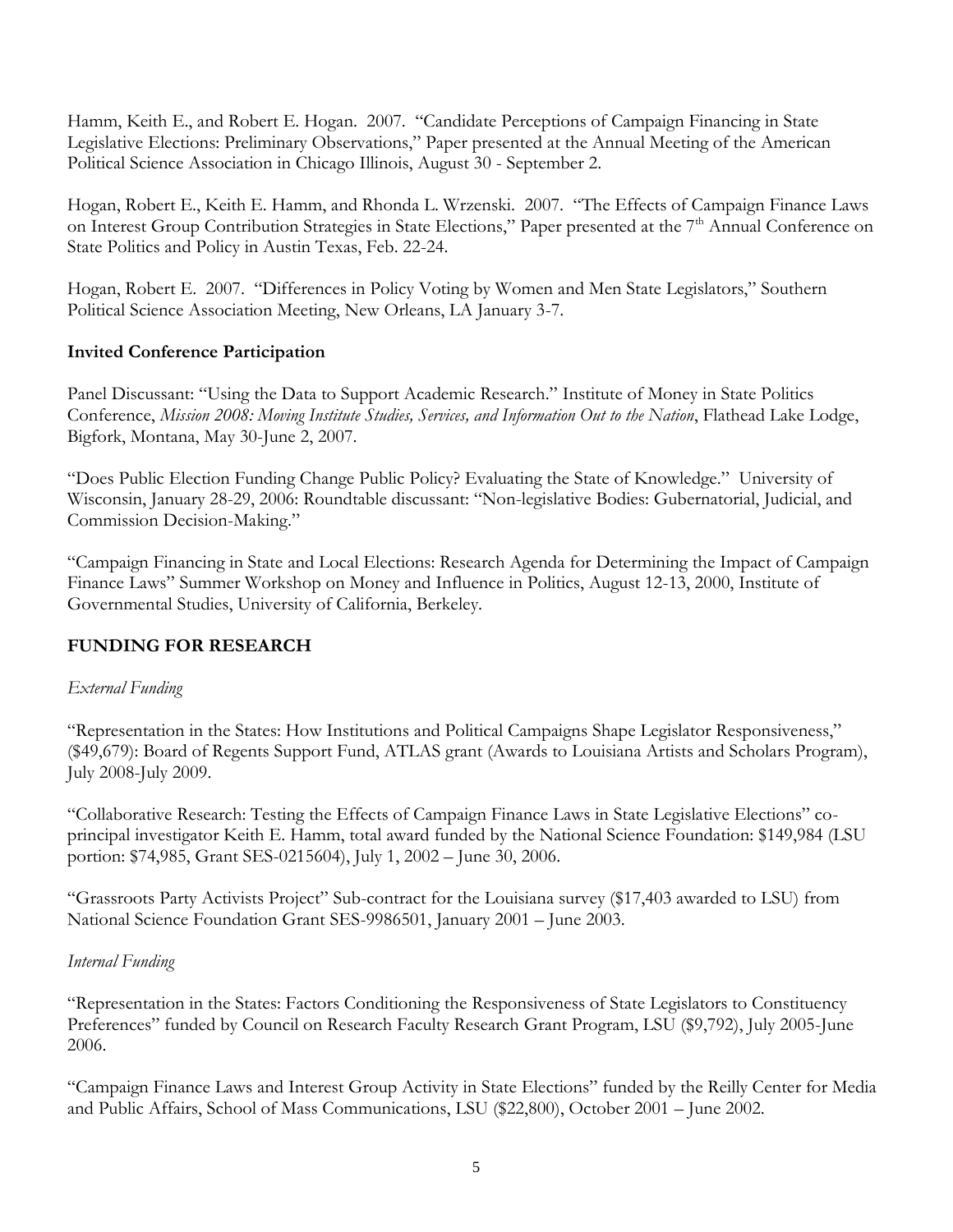LSU Council on Research Summer Stipend, 2004 "Electoral Effects on Policy Representation in U.S. State Legislatures" (\$5,000).

LSU Council on Research Summer Stipend, 2001 "The Effects of Campaign Finance Laws on State Legislative Elections" (\$5,000).

# **PROFESIONAL SERVICE**

Editorial Board Member: *PS: Political Science and Politics*, 2019-present Editorial Board Member: *Legislative Studies Quarterly*, 2007-2009. Council Member: State Politics and Policy Section of the APSA, 2007-2009.

Occasional manuscript reviewer: *American Journal of Political Science*; *Journal of Politics; Political Research Quarterly; American Politics Research; Legislative Studies Quarterly; State Politics and Policy Quarterly; Social Science Quarterly; The American Review of Politics; Party Politics; Political Behavior, PS: Political Science & Politics, Journal of Women, Politics, and Policy; and State and Local Government Review.*

### *Panel Chair, Discussant, or Roundtable Participant*

2018 Southern Political Science Association Meeting (Chair and Discussant) 2013 Southern Political Science Association Meeting (Chair and Discussant) 2012 State Politics and Policy Conference Meeting (Panel Discussant) 2010 Southwestern Political Science Association Meeting (Panel Chair) 2006 Southern Political Science Association Meeting (Panel Chair and Discussant) 2004 Midwestern Political Science Association Meeting (Roundtable Discussant) 2004 Southern Political Science Association Meeting (Panel Discussant) 2000 Southwestern Political Science Association Meeting (Panel Chair and Discussant) 2000 Midwestern Political Science Association Meeting (Panel Discussant) 2000 Southern Political Science Association Meeting (Panel Discussant) 1999 Southern Political Science Association Meeting (Panel Discussant)

#### *Conference Panels Organized*

Section Chair: "Elections and Voting," 2013 Southern Political Science Association Meeting Section Chair: "Participation and Behavior," 2010 Southwestern Political Science Association Meeting Section Chair: "State Politics," 2006 Southern Political Science Association Meeting Section Chair: "Campaign, Elections, & Behavior," 2003 Southwestern Political Science Association Meeting

# **UNIVERSITY AND DEPARTMENT SERVICE**

LSU General Education/Integrative Learning Committee (2018-2020) LSU Institutional Effectiveness Council (2016-present) Chair of Assessment Committee, Department of Political Science (2011-2019) Chair of Research Committee, Department of Political Science (2005-2007) Director of Undergraduate Studies, Department of Political Science (2001-2005) Internship Director, Department of Political Science (2000-2006) Graduate Committee Member, Department of Political Science (1999-2000) Graduate Committee Member, School of Mass Communication (2000-2003) Political Science & Mass Communications Joint Positions Recruitment Committee (2008, 2016) American Politics Recruitment Committee, LSU Department of Political Science (2000, 2004, 2019). International Politics Recruitment Committee, LSU Department of Political Science (2004).